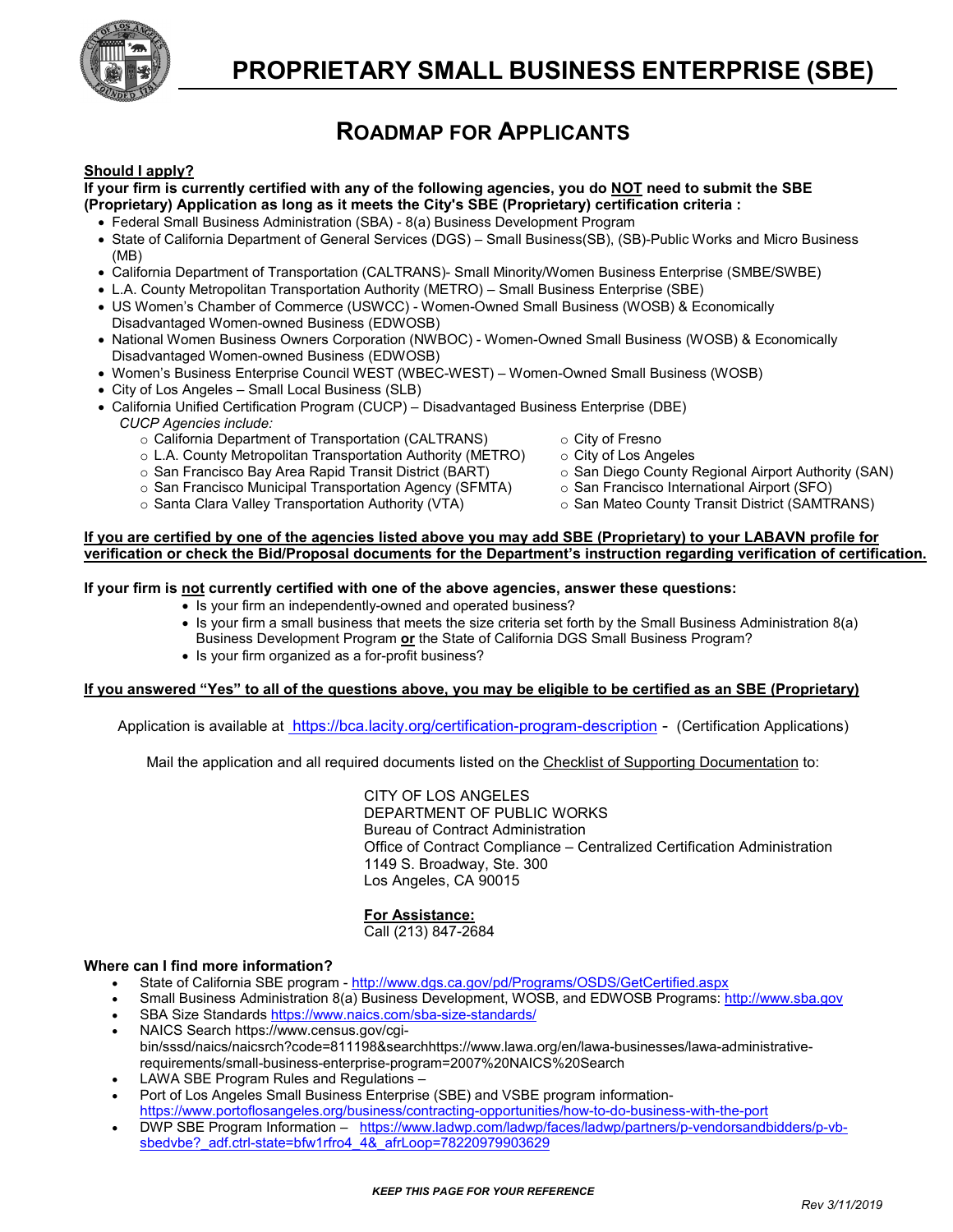

 $\overline{\phantom{a}}$ 

# **PROPRIETARY SMALL BUSINESS ENTERPRISE (SBE)**

H

### **Please answer the following:**

| Which Department referred you to the Office of Contract Compliance for Proprietary SBE Certification?<br>(You must check only one box) |
|----------------------------------------------------------------------------------------------------------------------------------------|
| <b>Department of Water and Power</b>                                                                                                   |
| <b>Harbor Department</b>                                                                                                               |
| Los Angeles World Airports                                                                                                             |
|                                                                                                                                        |
| Are you currently bidding or participating on a City Project?                                                                          |
| $\square$ NO<br>$\Box$ YES                                                                                                             |
|                                                                                                                                        |
| If yes, please provide the following information:                                                                                      |
|                                                                                                                                        |
| BAVN ID#:_____________________                                                                                                         |
|                                                                                                                                        |
|                                                                                                                                        |
|                                                                                                                                        |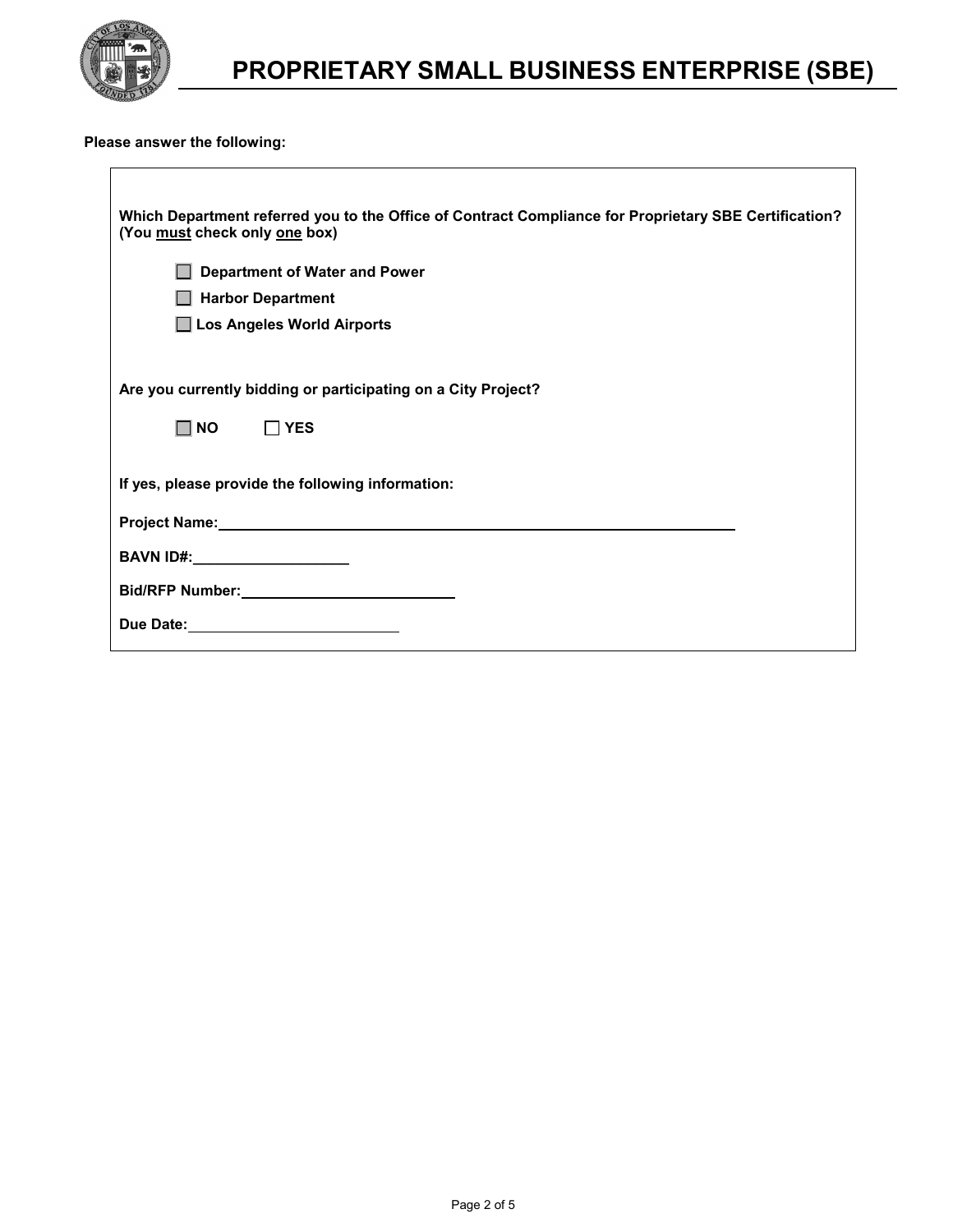

| I. GENERAL INFORMATION                                                                                                                                                                                         |                        |                                                                                            |                         |                           |            |
|----------------------------------------------------------------------------------------------------------------------------------------------------------------------------------------------------------------|------------------------|--------------------------------------------------------------------------------------------|-------------------------|---------------------------|------------|
| HAS YOUR FIRM BEEN CERTIFIED BY ANOTHER CERTIFYING AGENCY? $\Box$ YES $\Box$ NO                                                                                                                                |                        |                                                                                            |                         |                           |            |
| IF YES, WHICH AGENCY & CERTIFICATION (e.g. SBE, MBE, WBE,<br>DBE, etc.):                                                                                                                                       |                        | HAS FIRM EVER BEEN DENIED CERTIFICATION? YES<br><b>INO</b><br>IF YES, WHICH AGENCY & DATE: |                         |                           |            |
| <b>LEGAL BUSINESS NAME</b>                                                                                                                                                                                     |                        | FICTITIOUS OR DOING BUSINESS AS (DBA) NAME(S):                                             |                         |                           |            |
| STREET ADDRESS OF PRINCIPAL OFFICE LOCATION (DO NOT USE<br>PO BOX)                                                                                                                                             |                        | <b>CITY</b>                                                                                | <b>STATE</b>            |                           | <b>ZIP</b> |
| MAILING ADDRESS (IF DIFFERENT)                                                                                                                                                                                 |                        | <b>CITY</b>                                                                                | <b>STATE</b>            |                           | ZIP        |
| FEDERAL EMPLOYER ID NUMBER (FEIN)                                                                                                                                                                              | DATE FIRM ESTABLISHED: |                                                                                            | <b>WEBPAGE ADDRESS:</b> |                           |            |
| PRIMARY POINT OF CONTACT:<br>(NAME & TITLE)                                                                                                                                                                    | PHONE NUMBER:          |                                                                                            | <b>FAX NUMBER:</b>      |                           |            |
|                                                                                                                                                                                                                | OTHER PHONE NUMBER:    |                                                                                            | <b>EMAIL ADDRESS:</b>   |                           |            |
| ADDRESSES OF OTHER LOCATIONS, FACILITIES, STORAGE SPACES, ETC. (ATTACH ADDITIONAL PAGES IF NECESSARY)                                                                                                          |                        |                                                                                            |                         |                           |            |
| DESCRIPTION (e.g. STORAGE, FIELD OFFICE, FACTORY)                                                                                                                                                              |                        | <b>CITY</b>                                                                                | <b>STATE</b>            |                           | ZIP        |
| DESCRIPTION ( e.g. STORAGE, FIELD OFFICE, FACTORY)                                                                                                                                                             |                        | <b>CITY</b>                                                                                | <b>STATE</b>            |                           | <b>ZIP</b> |
| METHOD OF ACQUISITION: STARTED NEW BUSINESS<br>OTHER (EXPLAIN):                                                                                                                                                |                        | PURCHASED EXISTING BUSINESS                                                                |                         | <b>INHERITED BUSINESS</b> |            |
| BUSINESS STRUCTURE: □ SOLE PROPRIETORSHIP □ PARTNERSHIP<br>CORPORATION<br>JOINT VENTURE<br>I LLC                                                                                                               |                        |                                                                                            |                         |                           |            |
| SERVICE/CONSULTING<br>WHOLESALER/RETAILER<br><b>CONSTRUCTION</b><br>MANUFACTURING<br><b>TYPE OF BUSINESS:</b>                                                                                                  |                        |                                                                                            |                         |                           |            |
| $\Box$ DISTRIBUTOR/BROKER $\Box$ CONCESSION                                                                                                                                                                    | $\Box$ TRUCKER         |                                                                                            |                         |                           |            |
| IF TYPE OF BUSINESS IS CONSTRUCTION, PROVIDE:                                                                                                                                                                  |                        |                                                                                            |                         |                           |            |
| <b>CONTRACTOR'S LICENSE NUMBER:</b>                                                                                                                                                                            |                        | LICENSE CLASSIFICATION CODE(S):                                                            |                         |                           |            |
| ENTER FIRM'S AVERAGE NUMBER OF EMPLOYEES FOR THE LAST FOUR QUARTERS INCLUDING ALL                                                                                                                              | <b>NUMBER OF</b>       |                                                                                            |                         |                           |            |
| EMPLOYEES THAT ARE IN CALIFORNIA, OUT OF STATE, AND/OR OUT OF THE COUNTRY. (IF IN BUSINESS<br>LESS THAN A YEAR, AVERAGE THE NUMBER OF EMPLOYEES OVER THE NUMBER OF QUARTERS THAT YOU<br>HAVE BEEN IN BUSINESS) | EMPLOYEES:             |                                                                                            |                         |                           |            |
| NUMBER OF: OWNERS ____________ OFFICERS __________ DIRECTORS                                                                                                                                                   |                        |                                                                                            |                         |                           |            |
| HAS FIRM EVER EXISTED UNDER DIFFERENT OWNERSHIP?                                                                                                                                                               | YES                    | $\Box$ NO                                                                                  |                         |                           |            |
| IF YES, PROVIDE PREVIOUS OWNERSHIP, BUSINESS STRUCTURE, DATE THE CHANGE OCCURRED, AND BRIEF EXPLANATION OF CHANGE:                                                                                             |                        |                                                                                            |                         |                           |            |
|                                                                                                                                                                                                                |                        |                                                                                            |                         |                           |            |
|                                                                                                                                                                                                                |                        |                                                                                            |                         |                           |            |
|                                                                                                                                                                                                                |                        |                                                                                            |                         |                           |            |
|                                                                                                                                                                                                                |                        |                                                                                            |                         |                           |            |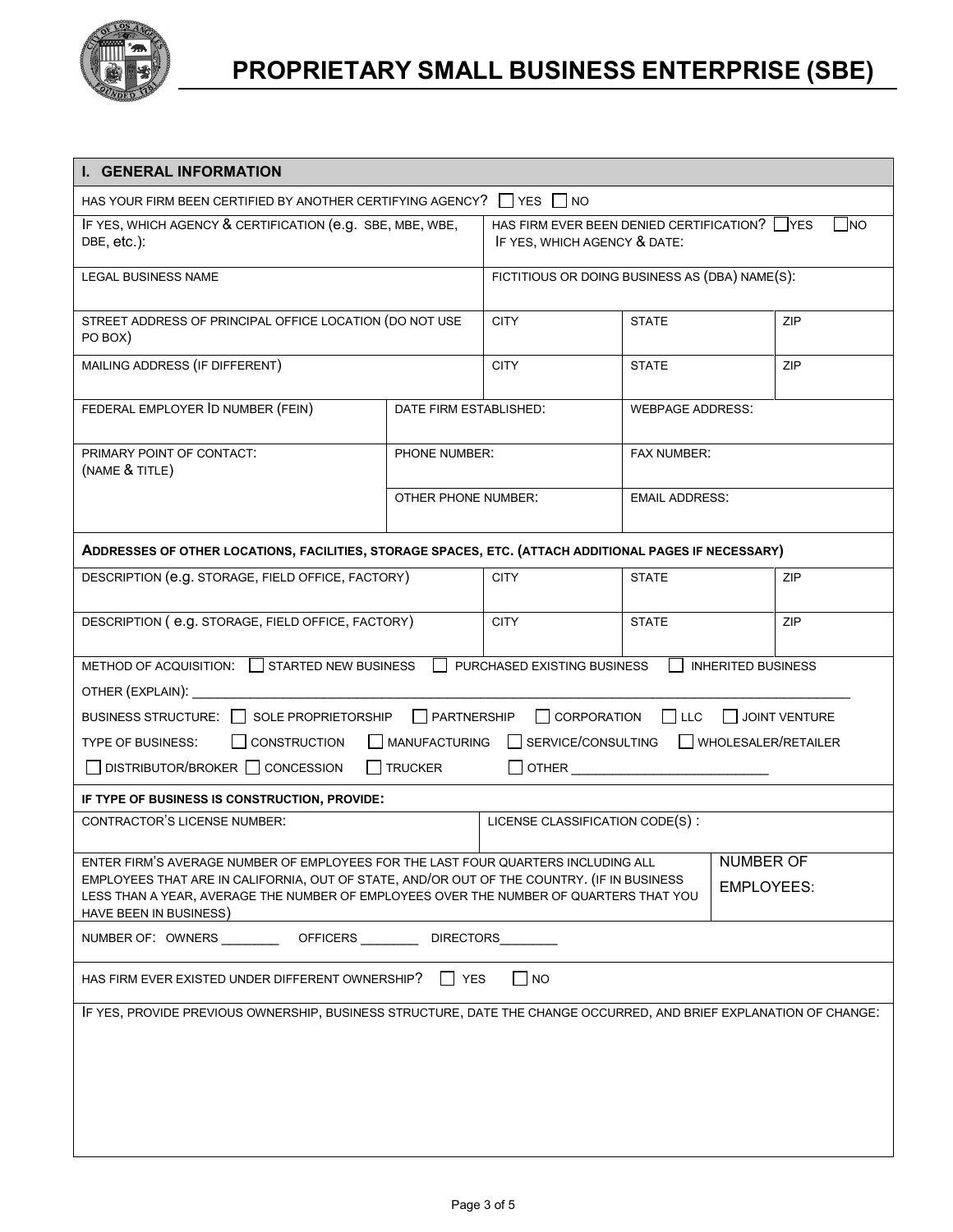

| II. OWNERSHIP (ATTACH ADDITIONAL PAGES IF NECESSARY)                              |              |                       |                                         |  |
|-----------------------------------------------------------------------------------|--------------|-----------------------|-----------------------------------------|--|
| NAME OF INDIVIDUAL OWNER(S)<br>SHAREHOLDER(S) AND/OR<br><b>CORPORATE OFFICERS</b> | <b>TITLE</b> | %<br><b>OWNERSHIP</b> | HOME ADDRESS (STREET, CITY, STATE, ZIP) |  |
|                                                                                   |              |                       |                                         |  |
|                                                                                   |              |                       |                                         |  |
|                                                                                   |              |                       |                                         |  |

| III. AFFILIATE BUSINESS RELATIONSHIP(S) - DO NOT LEAVE BLANK OR ENTER N/A                                                                                                  |                                                                                                                                       |                                          |                                          |            |           |  |
|----------------------------------------------------------------------------------------------------------------------------------------------------------------------------|---------------------------------------------------------------------------------------------------------------------------------------|------------------------------------------|------------------------------------------|------------|-----------|--|
| DURING THE PREVIOUS THREE (3) TAX YEARS DID ANY OWNER/OFFICER:                                                                                                             |                                                                                                                                       |                                          |                                          | <b>YES</b> | <b>NO</b> |  |
|                                                                                                                                                                            | 1. HAVE OWNERSHIP INTEREST IN ANOTHER BUSINESS?                                                                                       |                                          |                                          |            |           |  |
| $2^{\circ}$                                                                                                                                                                | SHARE OR HAVE COMMON MANAGEMENT WITH ANOTHER BUSINESS?                                                                                |                                          |                                          |            |           |  |
| 3.                                                                                                                                                                         | SHARE OR HAVE COMMON OWNERS WITH ANOTHER BUSINESS?                                                                                    |                                          | П                                        |            |           |  |
|                                                                                                                                                                            | 4. HAVE A FAMILY MEMBER(S) ENGAGED IN A SIMILAR BUSINESS ACTIVITY?                                                                    |                                          |                                          |            |           |  |
| 5.                                                                                                                                                                         | HAVE A FINANCIAL RELATIONSHIP WITH ANOTHER BUSINESS CONSISTING OF A LOAN AND/OR ASSISTANCE<br>BOND, SECURITY, OR CREDIT REQUIREMENTS? |                                          |                                          |            |           |  |
| 6.                                                                                                                                                                         | HAVE A LONG-TERM OR PERMANENT CONTRACTUAL RELATIONSHIP WITH ANOTHER BUSINESS?                                                         |                                          |                                          |            |           |  |
|                                                                                                                                                                            | 7. SHARE FACILITIES, EQUIPMENT, OR SYSTEMS WITH ANOTHER BUSINESS?                                                                     |                                          |                                          |            |           |  |
|                                                                                                                                                                            | 8.<br>SHARE EMPLOYEES WITH ANOTHER BUSINESS?                                                                                          |                                          |                                          |            |           |  |
| IF YOU ANSWERED YES TO ANY OF THE ABOVE, PROVIDE THE FOLLOWING INFORMATION FOR EACH BUSINESS THAT APPLIES TO EACH<br>"YES" RESPONSE (ATTACH ADDITIONAL PAGES IF NECESSARY) |                                                                                                                                       |                                          |                                          |            |           |  |
|                                                                                                                                                                            | 1) OWNER/OFFICER NAME                                                                                                                 | 2) OWNER/OFFICER NAME                    | 3) OWNER/OFFICER NAME                    |            |           |  |
|                                                                                                                                                                            | <b>BUSINESS NAME</b>                                                                                                                  | <b>BUSINESS NAME</b>                     | <b>BUSINESS NAME</b>                     |            |           |  |
|                                                                                                                                                                            | <b>BUSINESS ADDRESS</b>                                                                                                               | <b>BUSINESS ADDRESS</b>                  | <b>BUSINESS ADDRESS</b>                  |            |           |  |
|                                                                                                                                                                            | <b>NATURE OF BUSINESS</b>                                                                                                             | <b>NATURE OF BUSINESS</b>                | NATURE OF BUSINESS                       |            |           |  |
| NATURE OF RELATIONSHIP W/ APPLICANT FIRM                                                                                                                                   |                                                                                                                                       | NATURE OF RELATIONSHIP W/ APPLICANT FIRM | NATURE OF RELATIONSHIP W/ APPLICANT FIRM |            |           |  |

| <b>IV. BUSINESS CLASSIFICATION</b>                                                                         |                                                                                                                                     |  |  |  |
|------------------------------------------------------------------------------------------------------------|-------------------------------------------------------------------------------------------------------------------------------------|--|--|--|
|                                                                                                            | PROVIDE A DESCRIPTION OF YOUR BUSINESS AND/OR INDIVIDUAL KEYWORDS WHICH BEST DESCRIBE YOUR BUSINESS SERVICES:                       |  |  |  |
| USE THE NORTH AMERICAN INDUSTRY CLASSIFICATION SYSTEM (NAICS) TO IDENTIFY THE FIRM'S AREA(S) OF SPECIALTY. |                                                                                                                                     |  |  |  |
|                                                                                                            | THE PRIMARY NAICS REPRESENTS THE FIRM'S LARGEST SOURCE OF REVENUE FOR THE MOST RECENTLY COMPLETED FISCAL YEAR. ENTER UP TO 5 CODES. |  |  |  |
|                                                                                                            | FOR A FULL LIST OF NAICS CODES AND ASSISTANCE IN LOCATING APPROPRIATE CODES PLEASE VISIT: HTTP://WWW.NAICS.COM/SEARCH.HTM           |  |  |  |
| 6 DIGIT NAICS CODE & DESCRIPTION:                                                                          | % OF THE FIRM'S REVENUES EARNED IN THIS NAICS DURING PAST 12 MONTHS:                                                                |  |  |  |
|                                                                                                            |                                                                                                                                     |  |  |  |
|                                                                                                            |                                                                                                                                     |  |  |  |
| 3)                                                                                                         |                                                                                                                                     |  |  |  |
| 4                                                                                                          |                                                                                                                                     |  |  |  |
| 5 <sup>2</sup>                                                                                             |                                                                                                                                     |  |  |  |